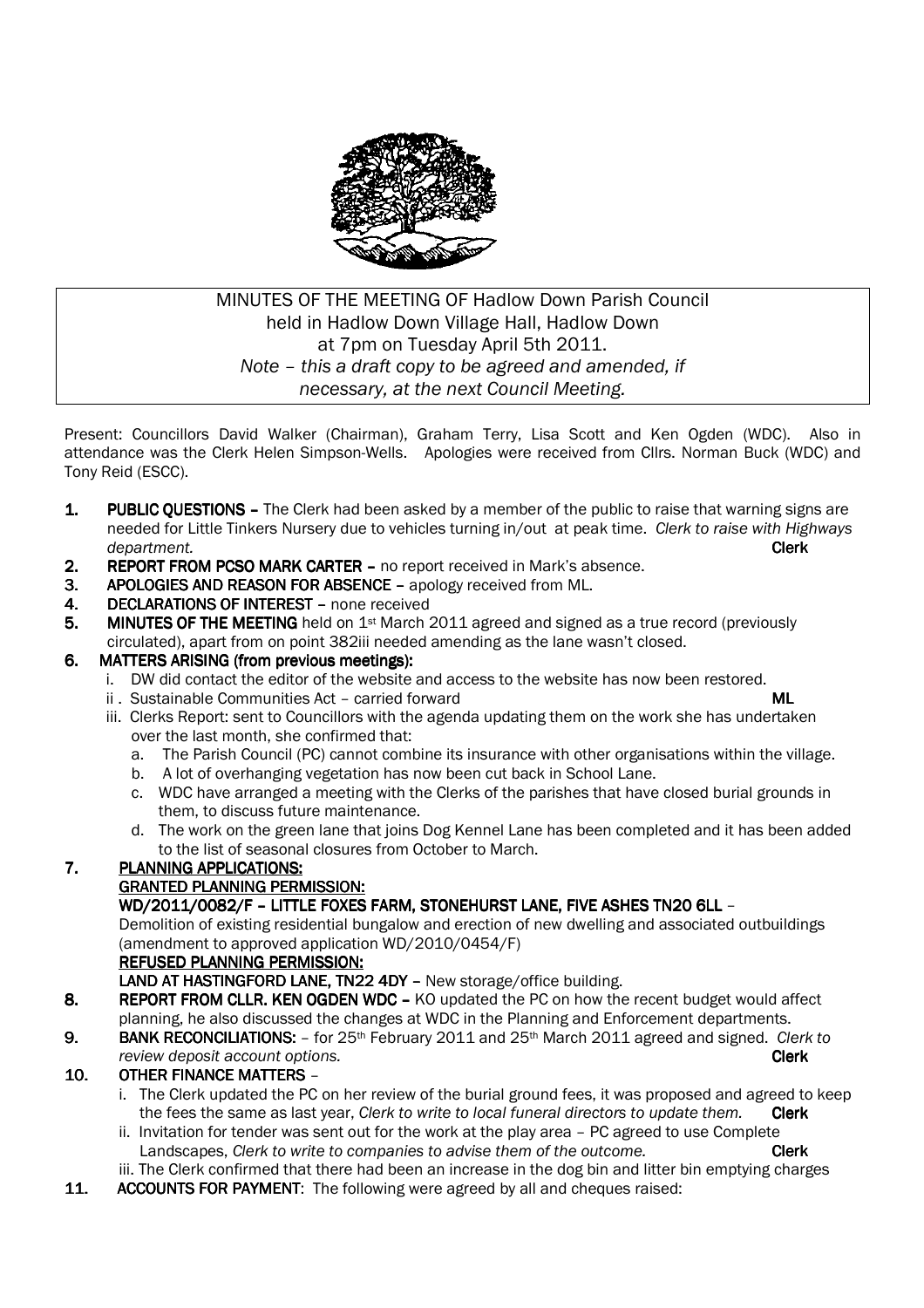- i. Helen Simpson-Wells. Salary £718.38 includes £16.00 for mileage and £4.04 expenses, £620 already paid by standing order, therefore cheque raised for £98.38.
- ii. Paul James £100.00 excess charge not paid by insurance company, for work on the pier at the burial ground – paid under the power given in Local Government Act 1972 s.214.
- iii. HM Revenue and Customs £162.54
- iv. WDALC £20 subscription
- v. Sussex Associations of Local Councils £209.01 subscription to SALC and NALC
- vi. Viking Direct £129.54 stationery
- vii. Complete Landscapes £85.00 maintenance of the burial ground to be ratified at the next meeting viii. Jason Pooley £45.00 maintenance of the play area – to be ratified at the next meeting  $12.$  NEW COMMUNITY HALL – meeting to be held this week
- NEW COMMUNITY HALL meeting to be held this week
- 13. RISK ASSESSMENTS *GT agreed to undertake this quarter's risk assessments, also in the process of amending the forms.* GT
- 15. ELECTRICITY POWER CUT not discussed in ML's absence.
- 16. REVIEW OF FINANCIAL CONTROLS AND FINANCE AND OFFICE RISK ASSESSMENT these were undertaken at the Clerk's recent performance review and agreed by the 2 Councillor's at the review. *GT to update the risk assessment forms so that they are similar to those at point 13.* GT
- 17. COMMUNITY PAYBACK TEAM *Clerk to write with details of work required to be carried out* Clerk
- 18. **EQUAL OPPORTUNITIES POLICY** *Clerk to make amendments and forward to GT.* **Clerk Clerk Clerk 19. DIGNITY AT WORK POLICY –** *Clerk to make amendments and forward to GT.* **Clerk Clerk**
- **DIGNITY AT WORK POLICY –** Clerk to make amendments and forward to GT.
- 20. PUBLIC SECTOR MAPPING AGREEMENT the PC agreed to join the scheme.
- 21. COMMUNITY OIL PROJECT the Clerk had forwarded details of this to the PC prior to the meeting, it had previously been discussed amongst villagers and not considered a viable option. *KO to obtain further information from a group he is aware of and report back to the meeting.* **KO**
- 22. PARISH ASSEMBLY PC agreed with the draft agenda provided by the Clerk, *GT to organize board to* advertise event, Clerk to see if flyer can go in school's parentmail email. **Clerk/GT**
- 23. ANNUAL MEETING booked for  $10<sup>th</sup>$  May at 7pm in the committee room. 5 people have applied to be Councillors so an election will not need to be held. *Clerk to write to the 2 new Councillors with date for the meeting and details of training. Clerk to also check whether new Councillor packs need updating.*
- Clerk 24. CROWBOROUGH'S DISTRICT COUNCIL OFFICE – Clerk to write to Chair of WDC expressing the PC's *objection to the move out of the Crowborough office and the cost involved.* Clerk

#### 26. REPORTS FROM COUNCILLORS (COUNCIL MATTERS AND OUTSIDE BODIES):

 Tree Warden, Rights of Way, Highways and Footpaths – Cllr. David Walker – DW highlighted that the fingerpost at the join of Wilderness Lane's has been damaged, *Clerk to report and arrange for it to be mended. Clerk to also contact PCSO Mark Carter regarding the vehicle that damaged the Village Hall and Hut Lane signs.* Clerk

25. LOCALISM BILL - The Clerk highlighted that expenditure over £500 will need to appear on a website as will Standing Orders once they have been updated. To be discussed once new Council is formed.

## 27. CLERK'S MATTERS:

- i. Hours checked agreed and signed.
- ii. The Clerk gave an update from the Safer Wealden Partnership, Joint Action Group meeting. She has requested further speed reduction operations in the village.

#### 28. TRAINING AND CONFERENCES:

 i. Cemetery Management training course – it was agreed by the majority for the Clerk to attend this course.

#### 29. CORRESPONDENCE NEEDING A RESPONSE:

i. Consultation on the future of local public audit – *GT to review if a response is required*. GT

## 30. CORRESPONDENCE RECEIVED FOR DISTRIBUTION: 30. RECEIVED DISTRIBUTION: DISTRIBUTION:

- i. NALC e-bulletin
- ii. High Weald Anvil
- iii. AirS newsletter
- iv. Wealden Parish Bulletin
- v. Applause rural touring programme of events
- vi. LCR magazine
- vii. The Good Councillor's Guide

#### 31. ITEMS TO GO ON NEXT AGENDA

i. SALC bulletin – the Clerk highlighted that wef.  $6<sup>th</sup>$  April 2011 the maximum tax free mileage will